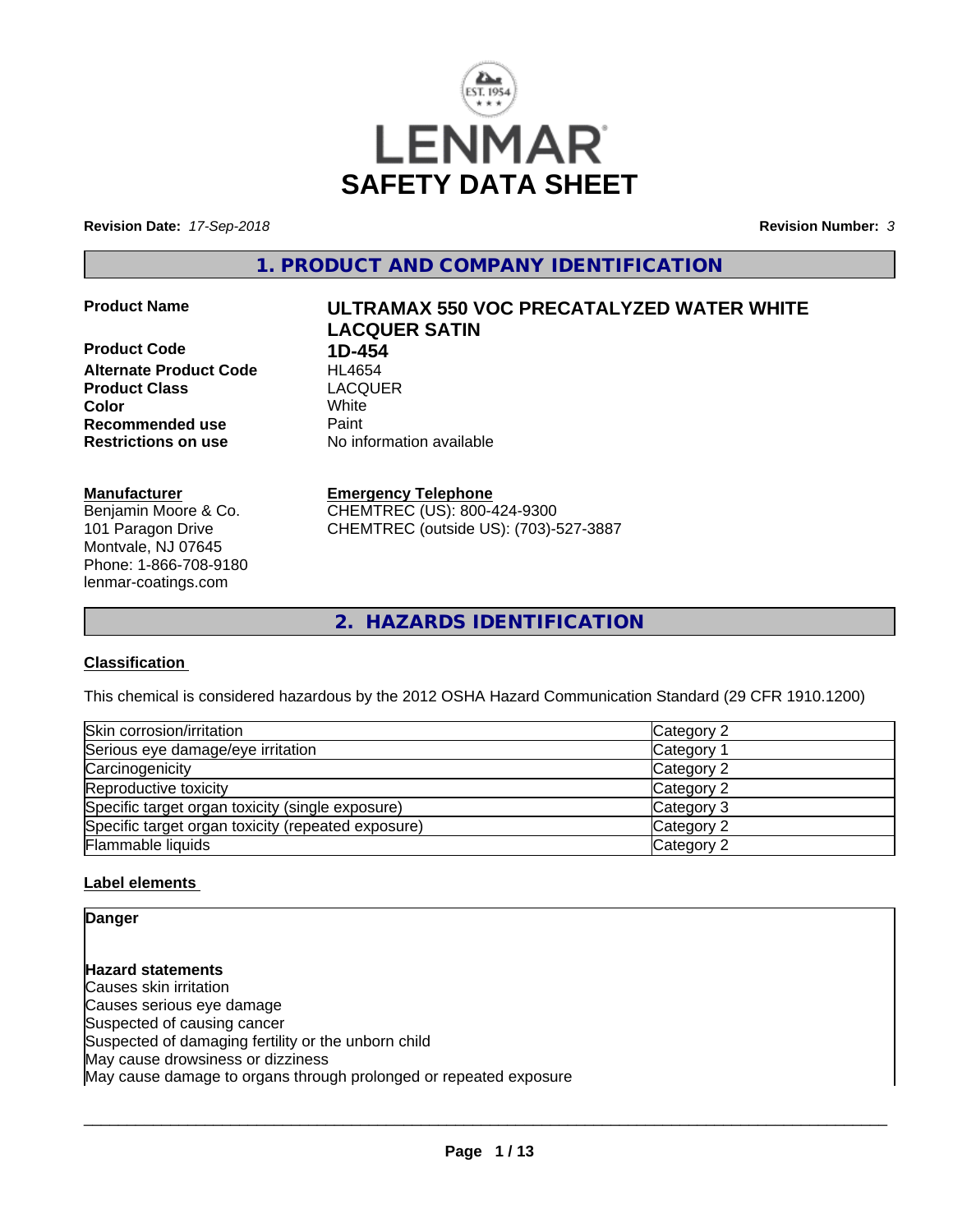

#### **Precautionary Statements - Prevention**

Obtain special instructions before use Do not handle until all safety precautions have been read and understood Use personal protective equipment as required Wash face, hands and any exposed skin thoroughly after handling Do not breathe dust/fume/gas/mist/vapors/spray Use only outdoors or in a well-ventilated area Keep away from heat, hot surfaces, sparks, open flames and other ignition sources. No smoking Keep container tightly closed Ground/bond container and receiving equipment Use explosion-proof electrical/ventilating/lighting/equipment Use only non-sparking tools Take precautionary measures against static discharge Keep cool **Precautionary Statements - Response**

IF exposed or concerned: Get medical advice/attention

# **Eyes**

IF IN EYES: Rinse cautiously with water forseveral minutes. Remove contact lenses, if present and easy to do. Continue rinsing

Immediately call a POISON CENTER or doctor/physician

#### **Skin**

If skin irritation occurs: Get medical advice/attention

IF ON SKIN (or hair): Remove/Take off immediately all contaminated clothing. Rinse skin with water/shower Wash contaminated clothing before reuse

#### **Inhalation**

IF INHALED: Remove victim to fresh air and keep at rest in a position comfortable for breathing

#### **Fire**

In case of fire: Use CO2, dry chemical, or foam for extinction

# **Precautionary Statements - Storage**

Store locked up

Store in a well-ventilated place. Keep container tightly closed

#### **Precautionary Statements - Disposal**

Dispose of contents/container to an approved waste disposal plant

#### **Hazards not otherwise classified (HNOC)** Not applicable

**Other information**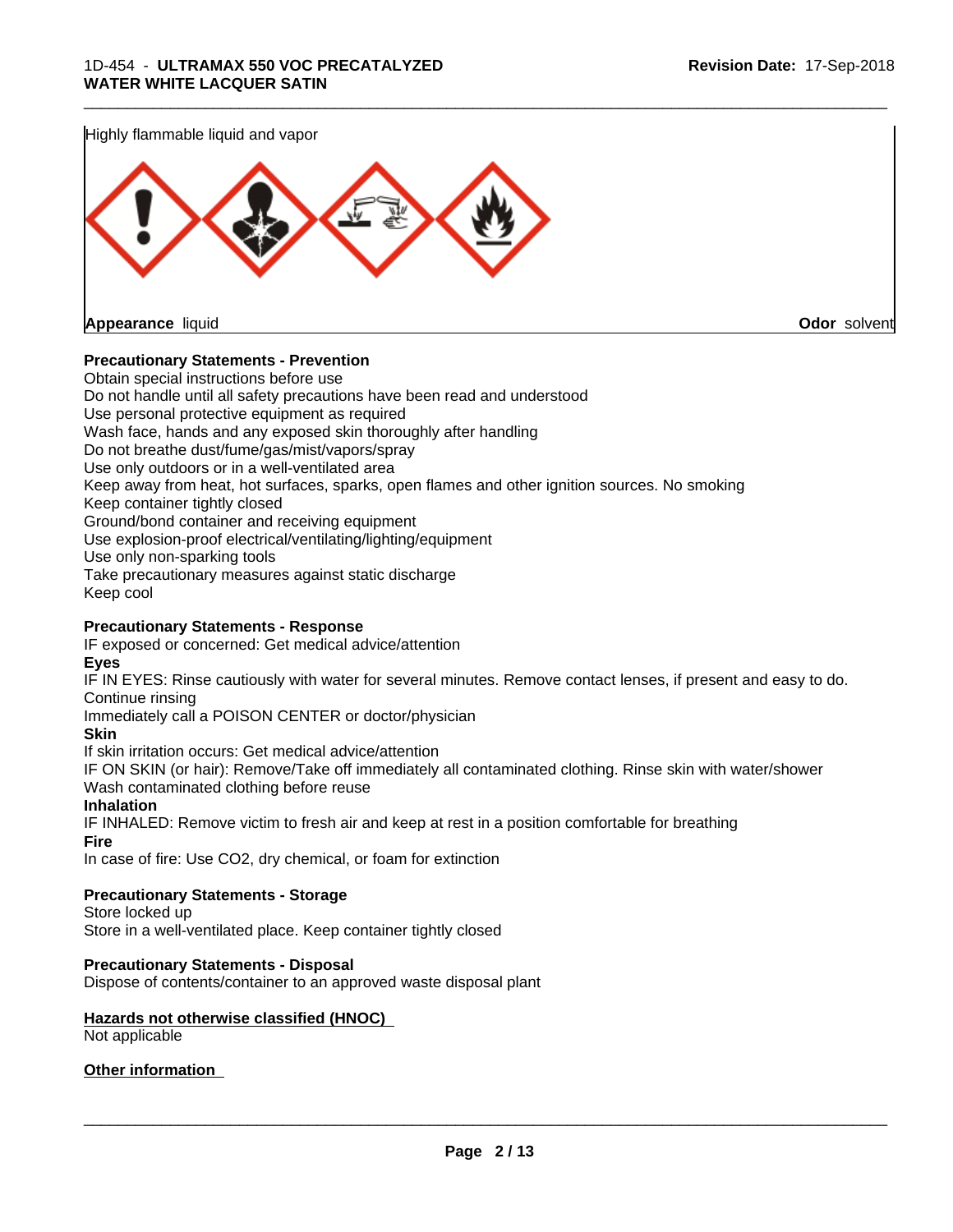No information available

# **3. COMPOSITION INFORMATION ON COMPONENTS**

\_\_\_\_\_\_\_\_\_\_\_\_\_\_\_\_\_\_\_\_\_\_\_\_\_\_\_\_\_\_\_\_\_\_\_\_\_\_\_\_\_\_\_\_\_\_\_\_\_\_\_\_\_\_\_\_\_\_\_\_\_\_\_\_\_\_\_\_\_\_\_\_\_\_\_\_\_\_\_\_\_\_\_\_\_\_\_\_\_\_\_\_\_

| <b>Chemical name</b> | CAS No.        | Weight-% |
|----------------------|----------------|----------|
| Acetone              | 67-64-1        | 30       |
| Ethanol              | 64-17-5        | 15       |
| n-Butyl acetate      | 123-86-4       | 10       |
| cellulose, nitrate   | 9004-70-0      | 10       |
| Isopropyl alcohol    | 67-63-0        | 10       |
| Isobutyl alcohol     | 78-83-1        |          |
| 2-Butoxyethanol      | 111-76-2       |          |
| Toluene              | 108-88-3       |          |
| Xylene               | 1330-20-7      |          |
| Ethyl benzene        | $100 - 41 - 4$ | 0.5      |

# **4. FIRST AID MEASURES**

#### **Description of first aid measures**

| <b>Flammable Properties</b>                      | Vapors may travel considerable distance to a source of                                                                                                                                        |
|--------------------------------------------------|-----------------------------------------------------------------------------------------------------------------------------------------------------------------------------------------------|
|                                                  | 5. FIRE-FIGHTING MEASURES                                                                                                                                                                     |
| <b>Notes To Physician</b>                        | Treat symptomatically.                                                                                                                                                                        |
| <b>Most Important</b><br><b>Symptoms/Effects</b> | No information available.                                                                                                                                                                     |
| <b>Protection Of First-Aiders</b>                | Use personal protective equipment.                                                                                                                                                            |
| Ingestion                                        | Clean mouth with water and afterwards drink plenty of water. Do not induce<br>vomiting without medical advice. Never give anything by mouth to an unconscious<br>person. Consult a physician. |
| <b>Inhalation</b>                                | Move to fresh air. If symptoms persist, call a physician.<br>If not breathing, give artificial respiration. Call a physician immediately.                                                     |
| <b>Skin Contact</b>                              | Wash off immediately with soap and plenty of water removing all contaminated<br>clothes and shoes. If skin irritation persists, call a physician.                                             |
| <b>Eye Contact</b>                               | Immediate medical attention is required. Immediately flush with plenty of water.<br>After initial flushing, remove any contact lenses and continue flushing for at least<br>15 minutes.       |
| <b>General Advice</b>                            | If symptoms persist, call a physician. Show this safety data sheet to the doctor in<br>attendance.                                                                                            |

ignition and flash back. Vapors may cause flash fire.

**Suitable Extinguishing Media** Foam, dry powder or water. Use extinguishing measures that are appropriate to local circumstances and the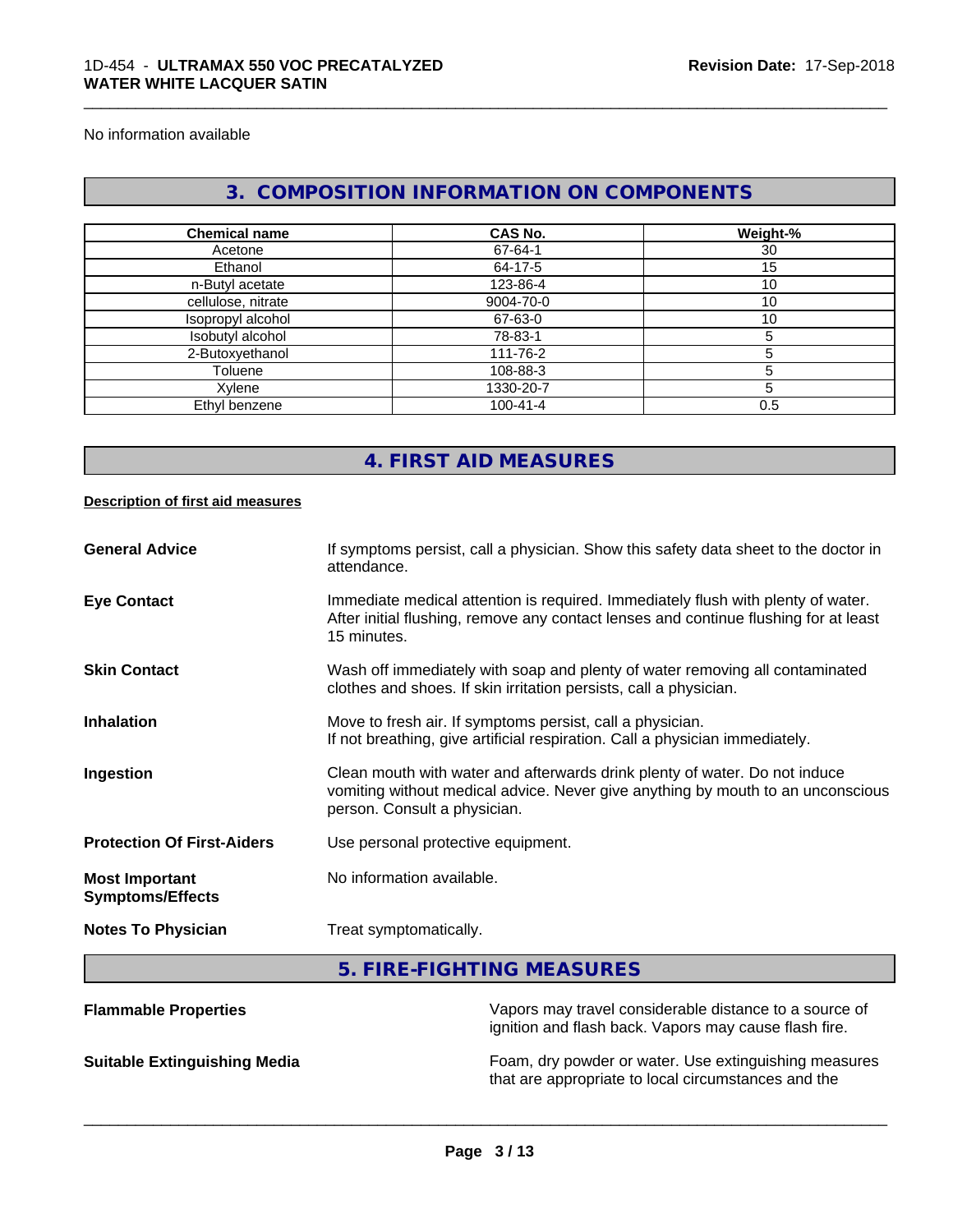|                                                                                  |                        | surrounding environment.                                                                                                                                                                                                                                                                       |                                                                                                                 |  |  |
|----------------------------------------------------------------------------------|------------------------|------------------------------------------------------------------------------------------------------------------------------------------------------------------------------------------------------------------------------------------------------------------------------------------------|-----------------------------------------------------------------------------------------------------------------|--|--|
| <b>Protective Equipment And Precautions For</b><br><b>Firefighters</b>           |                        | and full protective gear.                                                                                                                                                                                                                                                                      | As in any fire, wear self-contained breathing apparatus<br>pressure-demand, MSHA/NIOSH (approved or equivalent) |  |  |
| <b>Hazardous combustion products</b>                                             |                        | Burning may result in carbon dioxide, carbon monoxide<br>and other combustion products of varying composition<br>which may be toxic and/or irritating.                                                                                                                                         |                                                                                                                 |  |  |
| <b>Specific Hazards Arising From The Chemical</b>                                |                        | Flammable. Flash back possible over considerable<br>distance. Keep product and empty container away from<br>heat and sources of ignition. Closed containers may<br>rupture if exposed to fire or extreme heat. Thermal<br>decomposition can lead to release of irritating gases and<br>vapors. |                                                                                                                 |  |  |
| <b>Sensitivity To Mechanical Impact</b>                                          |                        | No                                                                                                                                                                                                                                                                                             |                                                                                                                 |  |  |
| <b>Sensitivity To Static Discharge</b>                                           |                        | Yes                                                                                                                                                                                                                                                                                            |                                                                                                                 |  |  |
| <b>Flash Point Data</b><br>Flash Point (°F)<br>Flash Point (°C)<br><b>Method</b> |                        | 29.0<br>$-1.7$<br><b>PMCC</b>                                                                                                                                                                                                                                                                  |                                                                                                                 |  |  |
| <b>Flammability Limits In Air</b>                                                |                        |                                                                                                                                                                                                                                                                                                |                                                                                                                 |  |  |
| Lower flammability limit:<br><b>Upper flammability limit:</b>                    |                        | Not available<br>Not available                                                                                                                                                                                                                                                                 |                                                                                                                 |  |  |
| Health: 2<br><b>NFPA</b>                                                         | <b>Flammability: 3</b> | <b>Instability: 1</b>                                                                                                                                                                                                                                                                          | <b>Special: Not Applicable</b>                                                                                  |  |  |
| <b>NFPA Legend</b><br>0 - Not Hazardous<br>1 - Slightly<br>2 Moderate            |                        |                                                                                                                                                                                                                                                                                                |                                                                                                                 |  |  |

2 - Moderate

- 3 High
- 4 Severe

*The ratings assigned are only suggested ratings, the contractor/employer has ultimate responsibilities for NFPA ratings where this system is used.*

*Additional information regarding the NFPA rating system is available from the National Fire Protection Agency (NFPA) at www.nfpa.org.*

# **6. ACCIDENTAL RELEASE MEASURES**

| <b>Personal Precautions</b> | Remove all sources of ignition. Take precautions to prevent flashback. Ground<br>and bond all containers and handling equipment. Take precautionary measures<br>against static discharges. Ensure adequate ventilation. Avoid contact with skin,<br>eyes and clothing. Use personal protective equipment. |
|-----------------------------|-----------------------------------------------------------------------------------------------------------------------------------------------------------------------------------------------------------------------------------------------------------------------------------------------------------|
| <b>Other Information</b>    | Prevent further leakage or spillage if safe to do so. Do not allow material to<br>contaminate ground water system. Prevent product from entering drains. Do not<br>flush into surface water or sanitary sewer system. Local authorities should be                                                         |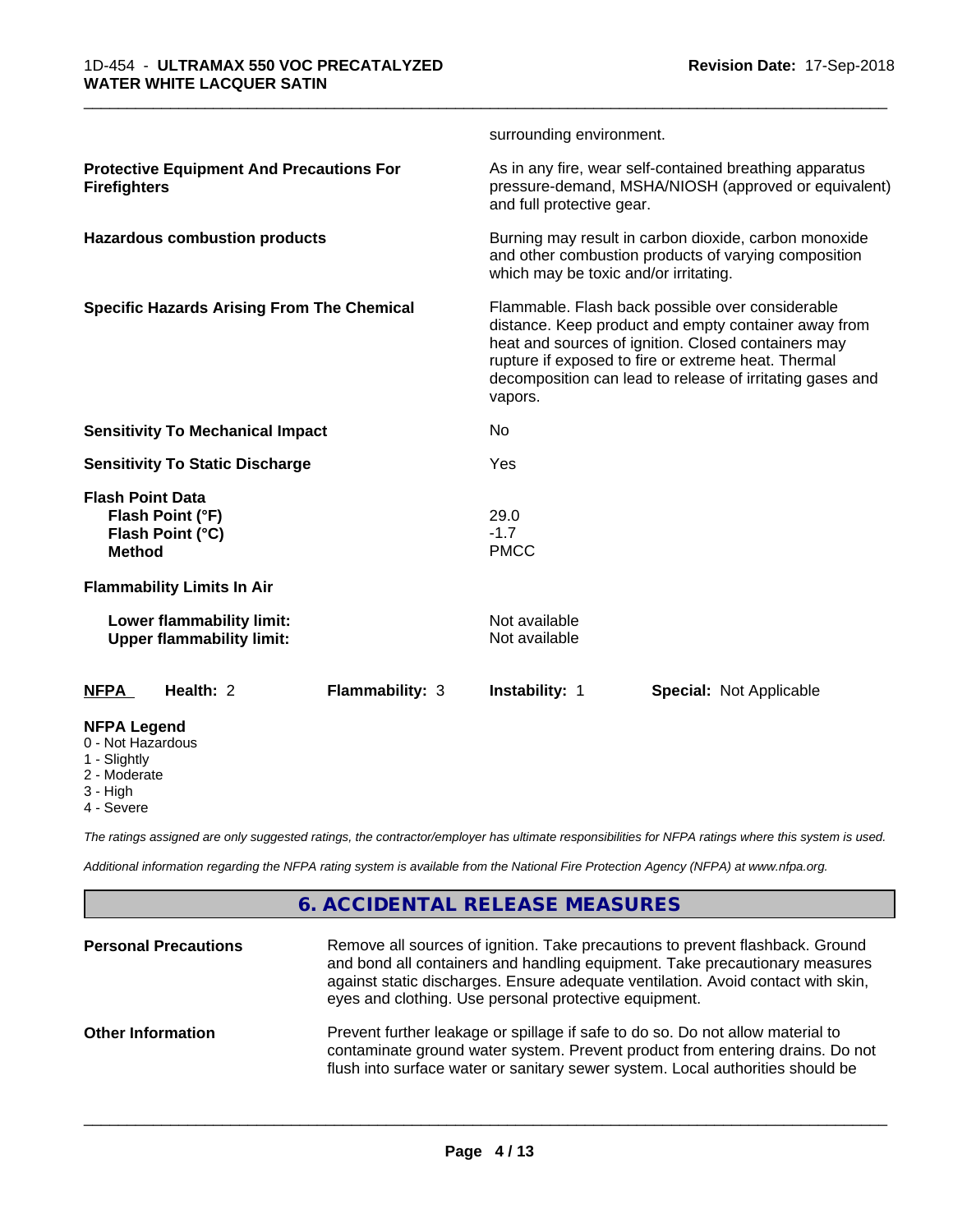|                                  | advised if significant spillages cannot be contained.                                                                                                                                                                                                                                                                                                                                                                                          |  |
|----------------------------------|------------------------------------------------------------------------------------------------------------------------------------------------------------------------------------------------------------------------------------------------------------------------------------------------------------------------------------------------------------------------------------------------------------------------------------------------|--|
| <b>Environmental precautions</b> | See Section 12 for additional Ecological Information.                                                                                                                                                                                                                                                                                                                                                                                          |  |
| <b>Methods for Cleaning Up</b>   | Dam up. Soak up with inert absorbent material. Use a non-sparking or explosion<br>proof means to transfer material to a sealed, appropriate container for disposal.<br>Clean contaminated surface thoroughly.                                                                                                                                                                                                                                  |  |
|                                  | 7. HANDLING AND STORAGE                                                                                                                                                                                                                                                                                                                                                                                                                        |  |
| <b>Handling</b>                  | Avoid contact with skin, eyes and clothing. Wear personal protective equipment.<br>Do not breathe vapors or spray mist. Use only in ventilated areas. Prevent vapor<br>build-up by providing adequate ventilation during and after use.                                                                                                                                                                                                        |  |
|                                  | Take precautionary measures against static discharges. To avoid ignition of<br>vapors by static electricity discharge, all metal parts of the equipment must be<br>grounded. Keep away from heat, sparks and flame. Do not smoke. Extinguish all<br>flames and pilot lights, and turn off stoves, heaters, electric motors and other<br>sources of ignition during use and until all vapors are gone. Ignition and/or flash<br>back may occur. |  |
| <b>Storage</b>                   | Keep containers tightly closed in a dry, cool and well-ventilated place. Keep away<br>from heat. Keep away from open flames, hot surfaces and sources of ignition.<br>Keep in properly labeled containers. Keep out of the reach of children.                                                                                                                                                                                                  |  |
| <b>Incompatible Materials</b>    | Incompatible with strong acids and bases and strong oxidizing agents.                                                                                                                                                                                                                                                                                                                                                                          |  |
|                                  | Technical measures/Precautions Ensure adequate ventilation. Use only where airflow will keep vapors from building<br>up in or near the work area in adjoining rooms. Comply with all national, state, and<br>local codes pertaining to the storage, handling, dispensing and disposal of<br>flammable liquids.                                                                                                                                 |  |
|                                  | Dissipate static electricity during transfer by grounding and bonding containers<br>and equipment before transferring material. All equipment should be non-sparking<br>and explosion proof. Use explosion proof electrical equipment for ventilation,<br>lighting and material handling.                                                                                                                                                      |  |

# **8. EXPOSURE CONTROLS/PERSONAL PROTECTION**

# **Exposure Limits**

| <b>Chemical name</b> | <b>ACGIH TLV</b> | <b>OSHA PEL</b>              |
|----------------------|------------------|------------------------------|
| Acetone              | 250 ppm - TWA    | 1000 ppm - TWA               |
|                      | 500 ppm - STEL   | 2400 mg/m <sup>3</sup> - TWA |
| Ethanol              | 1000 ppm - STEL  | 1000 ppm - TWA               |
|                      |                  | 1900 mg/m <sup>3</sup> - TWA |
| n-Butyl acetate      | 150 ppm - TWA    | 150 ppm - TWA                |
|                      | 200 ppm - STEL   | 710 mg/m $3$ - TWA           |
| Isopropyl alcohol    | 200 ppm - TWA    | 400 ppm - TWA                |
|                      | 400 ppm - STEL   | 980 mg/m <sup>3</sup> - TWA  |
| Isobutyl alcohol     | 50 ppm - TWA     | 100 ppm - TWA                |
|                      |                  | $300 \text{ mg/m}^3$ - TWA   |
| 2-Butoxyethanol      | 20 ppm - TWA     | 50 ppm - TWA                 |
|                      |                  | 240 mg/m $3$ - TWA           |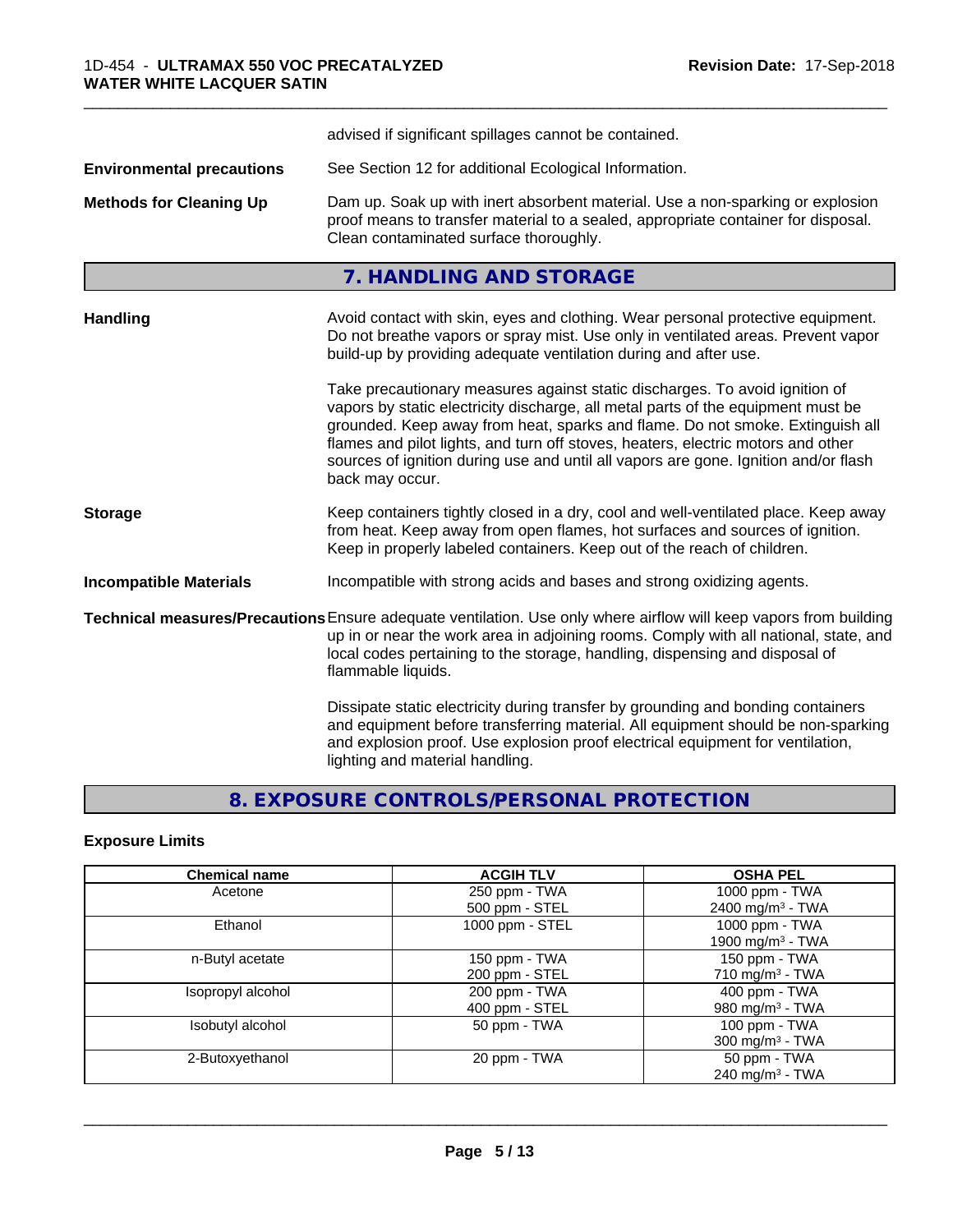|               |                | prevent or reduce skin absorption |
|---------------|----------------|-----------------------------------|
| Toluene       | 20 ppm - TWA   | 200 ppm - TWA                     |
|               |                | 300 ppm - Ceiling                 |
| Xylene        | 100 ppm - TWA  | 100 ppm - TWA                     |
|               | 150 ppm - STEL | 435 mg/m <sup>3</sup> - TWA       |
| Ethyl benzene | 20 ppm - TWA   | 100 ppm - TWA                     |
|               |                | 435 mg/m <sup>3</sup> - TWA       |

**Legend**

ACGIH - American Conference of Governmental Industrial Hygienists Exposure Limits OSHA - Occupational Safety & Health Administration Exposure Limits N/E - Not Established

| <b>Appropriate engineering</b><br>controls |                                                                                                                                                                                                                                                                                                                                                                     |
|--------------------------------------------|---------------------------------------------------------------------------------------------------------------------------------------------------------------------------------------------------------------------------------------------------------------------------------------------------------------------------------------------------------------------|
| <b>Engineering Measures</b>                | Ensure adequate ventilation, especially in confined areas.                                                                                                                                                                                                                                                                                                          |
| <b>Personal Protective Equipment</b>       |                                                                                                                                                                                                                                                                                                                                                                     |
| <b>Eye/Face Protection</b>                 | Safety glasses with side-shields. If splashes are likely to occur, wear Tightly<br>fitting safety goggles.                                                                                                                                                                                                                                                          |
| <b>Skin Protection</b>                     | Long sleeved clothing. Protective gloves.                                                                                                                                                                                                                                                                                                                           |
| <b>Respiratory Protection</b>              | Use only with adequate ventilation. In operations where exposure limits are<br>exceeded, use a NIOSH approved respirator that has been selected by a<br>technically qualified person for the specific work conditions. When spraying the<br>product or applying in confined areas, wear a NIOSH approved respirator<br>specified for paint spray or organic vapors. |
| <b>Hygiene Measures</b>                    | Avoid contact with skin, eyes and clothing. Remove and wash contaminated<br>clothing before re-use. Wash thoroughly after handling.                                                                                                                                                                                                                                 |

# **9. PHYSICAL AND CHEMICAL PROPERTIES**

**Appearance** liquid **Odor** solvent **Odor Threshold** No information available **Density (lbs/gal)** 7.4 - 7.8 **Specific Gravity** 0.89 - 0.93 **pH** No information available **Viscosity (cps)** No information available **Solubility(ies)** No information available **Water solubility Water solubility Water solubility Water solubility Water solubility Water solution Evaporation Rate No information available No information available Vapor pressure @20 °C (kPa)** No information available **Vapor density**<br> **We Solids**<br>
We Solid Wit, % Solids
25 - 35 Wt. % Solids **Vol. % Solids** 20 - 30 **Wt. % Volatiles** 65 - 75 **Vol. % Volatiles** 70 - 80 **VOC Regulatory Limit (g/L)** < 550 **Boiling Point (°F)** 136 **Boiling Point (°C)** 58<br> **Freezing Point (°F)** No **Freezing Point (°C)** No information available

**Freezing Point (°F)** No information available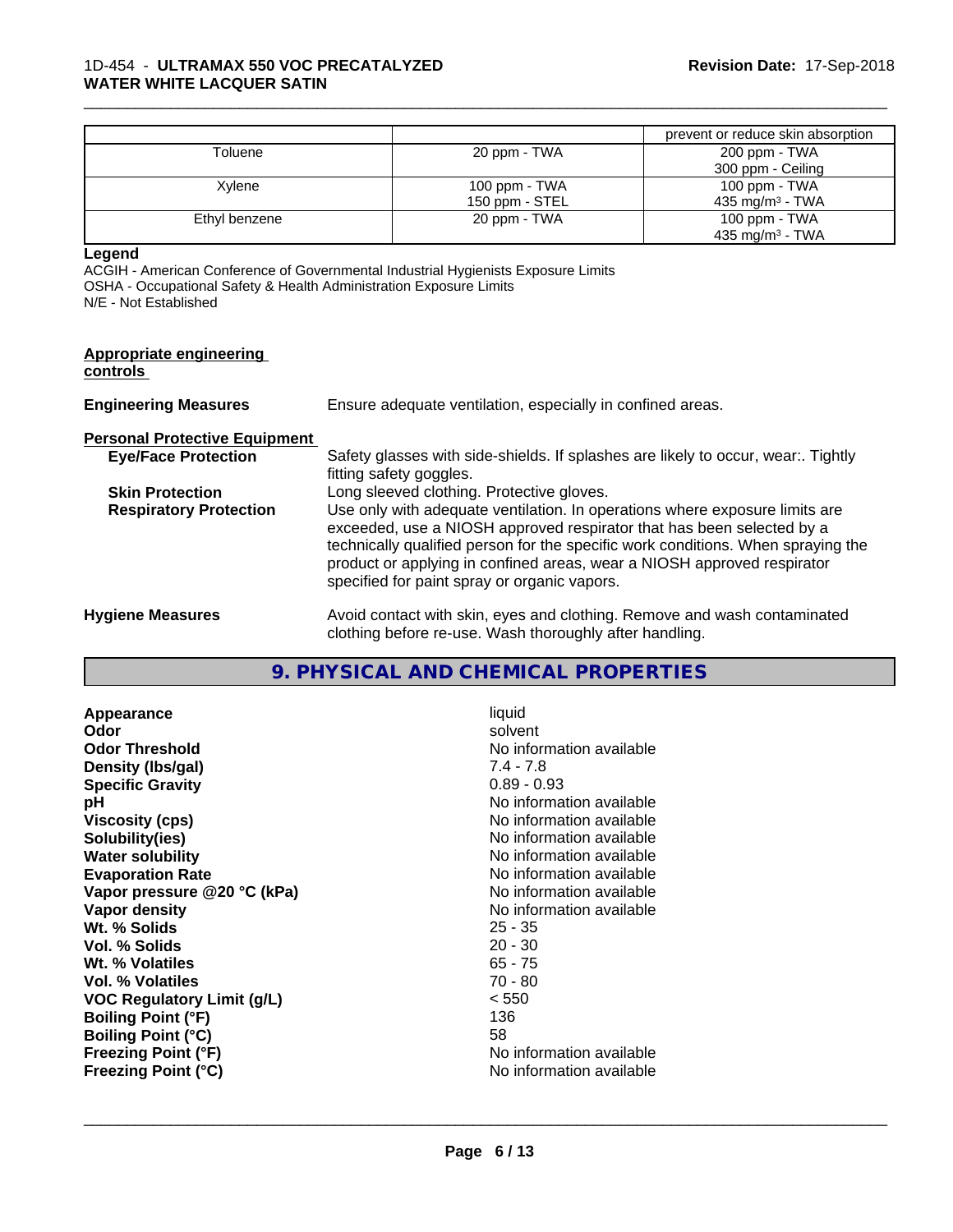#### 1D-454 - **ULTRAMAX 550 VOC PRECATALYZED WATER WHITE LACQUER SATIN**

| Flash Point (°F)                      | 29.0                     |
|---------------------------------------|--------------------------|
| Flash Point (°C)                      | $-1.7$                   |
| <b>Method</b>                         | <b>PMCC</b>              |
| Flammability (solid, gas)             | Not applicable           |
| <b>Upper flammability limit:</b>      | No information available |
| Lower flammability limit:             | No information available |
| <b>Autoignition Temperature (°F)</b>  | No information available |
| <b>Autoignition Temperature (°C)</b>  | No information available |
| <b>Decomposition Temperature (°F)</b> | No information available |
| Decomposition Temperature (°C)        | No information available |
| <b>Partition coefficient</b>          | No information available |

\_\_\_\_\_\_\_\_\_\_\_\_\_\_\_\_\_\_\_\_\_\_\_\_\_\_\_\_\_\_\_\_\_\_\_\_\_\_\_\_\_\_\_\_\_\_\_\_\_\_\_\_\_\_\_\_\_\_\_\_\_\_\_\_\_\_\_\_\_\_\_\_\_\_\_\_\_\_\_\_\_\_\_\_\_\_\_\_\_\_\_\_\_

# **10. STABILITY AND REACTIVITY**

| <b>Reactivity</b>                       | No data available                                                                                                         |
|-----------------------------------------|---------------------------------------------------------------------------------------------------------------------------|
| <b>Chemical Stability</b>               | Stable under normal conditions. Hazardous polymerisation<br>does not occur.                                               |
| <b>Conditions to avoid</b>              | Keep away from open flames, hot surfaces, static<br>electricity and sources of ignition. Sparks. Elevated<br>temperature. |
| <b>Incompatible Materials</b>           | Incompatible with strong acids and bases and strong<br>oxidizing agents.                                                  |
| <b>Hazardous Decomposition Products</b> | Thermal decomposition can lead to release of irritating<br>gases and vapors.                                              |
| Possibility of hazardous reactions      | None under normal conditions of use.                                                                                      |

# **11. TOXICOLOGICAL INFORMATION**

| <b>Product Information</b>               |                                                                                                                                                                                                               |
|------------------------------------------|---------------------------------------------------------------------------------------------------------------------------------------------------------------------------------------------------------------|
| Information on likely routes of exposure |                                                                                                                                                                                                               |
| <b>Principal Routes of Exposure</b>      | Eye contact, skin contact and inhalation.                                                                                                                                                                     |
| <b>Acute Toxicity</b>                    |                                                                                                                                                                                                               |
| <b>Product Information</b>               | Repeated or prolonged exposure to organic solvents may lead to permanent brain<br>and nervous system damage. Intentional misuse by deliberately concentrating and<br>inhaling vapors may be harmful or fatal. |
|                                          | Symptoms related to the physical, chemical and toxicological characteristics                                                                                                                                  |
| <b>Symptoms</b>                          | No information available                                                                                                                                                                                      |
|                                          | Delayed and immediate effects as well as chronic effects from short and long-term exposure                                                                                                                    |
| Eye contact<br><b>Skin contact</b>       | Severely irritating to eyes. May cause burns. Risk of serious damage to eyes.<br>May cause skin irritation and/or dermatitis. Prolonged skin contact may defat the                                            |
|                                          |                                                                                                                                                                                                               |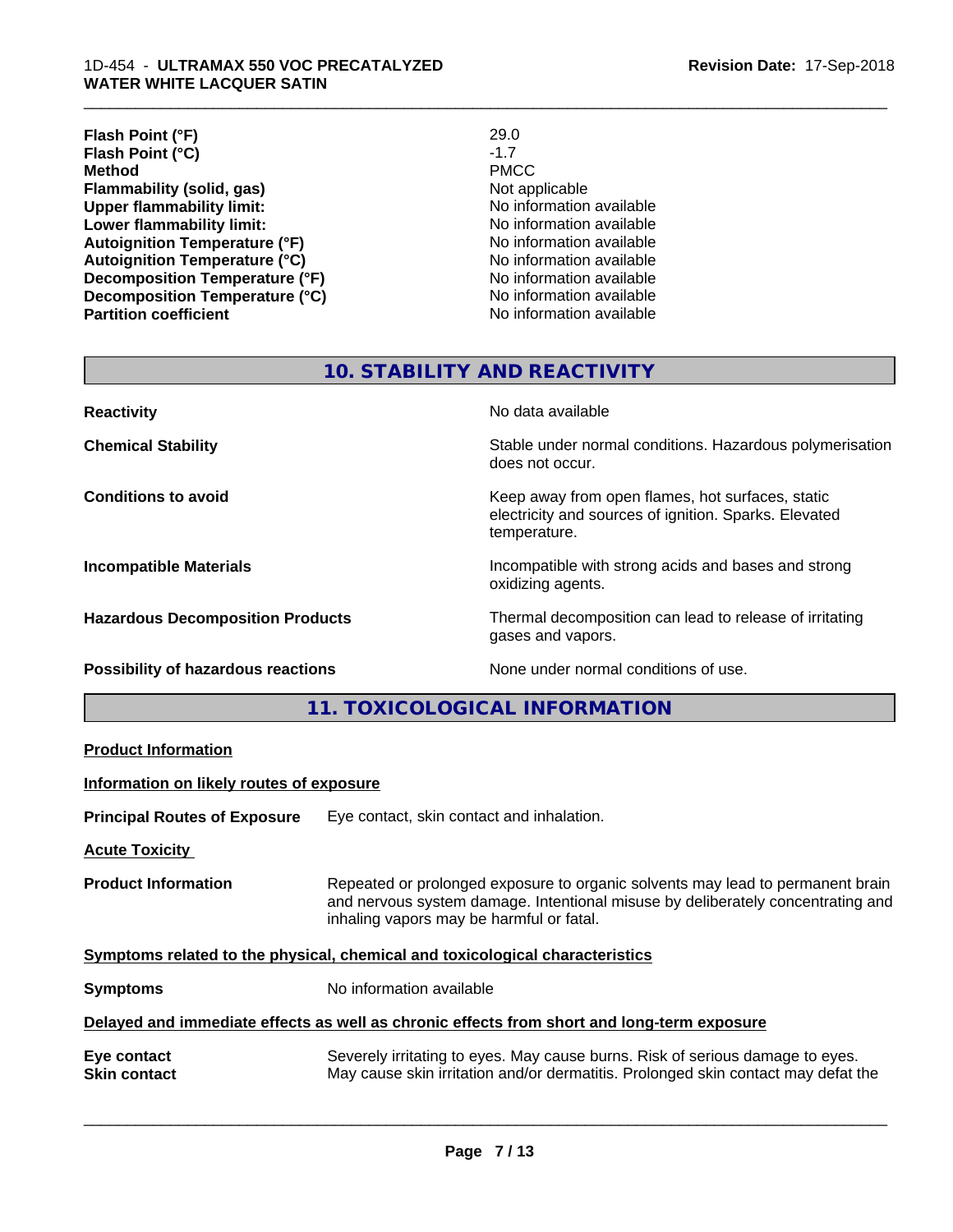|                                 | skin and produce dermatitis.                                                                                                                                         |
|---------------------------------|----------------------------------------------------------------------------------------------------------------------------------------------------------------------|
| Ingestion                       | Harmful if swallowed. Ingestion may cause irritation to mucous membranes. Small<br>amounts of this product aspirated into the respiratory system during ingestion or |
|                                 | vomiting may cause mild to severe pulmonary injury, possibly progressing to                                                                                          |
|                                 | death.                                                                                                                                                               |
| <b>Inhalation</b>               | Harmful by inhalation. High vapor / aerosol concentrations are irritating to the                                                                                     |
|                                 | eyes, nose, throat and lungs and may cause headaches, dizziness, drowsiness,                                                                                         |
|                                 | unconsciousness, and other central nervous system effects.                                                                                                           |
| <b>Sensitization</b>            | No information available                                                                                                                                             |
| <b>Neurological Effects</b>     | No information available.                                                                                                                                            |
| <b>Mutagenic Effects</b>        | No information available.                                                                                                                                            |
| <b>Reproductive Effects</b>     | Possible risk of impaired fertility. Possible risk of harm to the unborn child.                                                                                      |
| <b>Developmental Effects</b>    | No information available.                                                                                                                                            |
| <b>Target organ effects</b>     | No information available.                                                                                                                                            |
| <b>STOT - repeated exposure</b> | Causes damage to organs through prolonged or repeated exposure if inhaled.                                                                                           |
|                                 | May cause disorder and damage to the. liver. kidney. spleen. blood. Causes                                                                                           |
|                                 | damage to organs through prolonged or repeated exposure.                                                                                                             |
| <b>STOT - single exposure</b>   | May cause disorder and damage to the. Respiratory system. Central nervous                                                                                            |
|                                 | system.                                                                                                                                                              |
| Other adverse effects           | No information available.                                                                                                                                            |
| <b>Aspiration Hazard</b>        | May be harmful if swallowed and enters airways. Small amounts of this product                                                                                        |
|                                 | aspirated into the respiratory system during ingestion or vomiting may cause mild                                                                                    |
|                                 | to severe pulmonary injury, possibly progressing to death.                                                                                                           |

#### **Numerical measures of toxicity**

#### **The following values are calculated based on chapter 3.1 of the GHS document**

| ATEmix (oral)                        | 5141 mg/kg |
|--------------------------------------|------------|
| <b>ATEmix (dermal)</b>               | 6468 mg/kg |
| <b>ATEmix (inhalation-dust/mist)</b> | 46.6 mg/L  |
| ATEmix (inhalation-vapor)            | 643 ma/L   |

#### **Acute Toxicity Component Information**

Acetone LD50 Oral: 5800 mg/kg (Rat) Ethanol LD50 Oral: mg/kg (Rat) LC50 Inhalation (Vapor): ppm (Rat, 10 hr.) n-Butyl acetate LD50 Oral: 10768 mg/kg (Rat) LD50 Dermal: > 17600 mg/kg (Rabbit) LC50 Inhalation (Vapor): ppm (Rat, 4 hr.) Sensitization non-sensitizing (guinea pig) Isopropyl alcohol LD50 Oral: mg/kg (Rat) LD50 Dermal: mg/kg (Rabbit) LC50 Inhalation (Vapor): ppm (Rat) Isobutyl alcohol LD50 Oral: 2460 mg/kg (Rat) LD50 Dermal: 3400 mg/kg (Rabbit)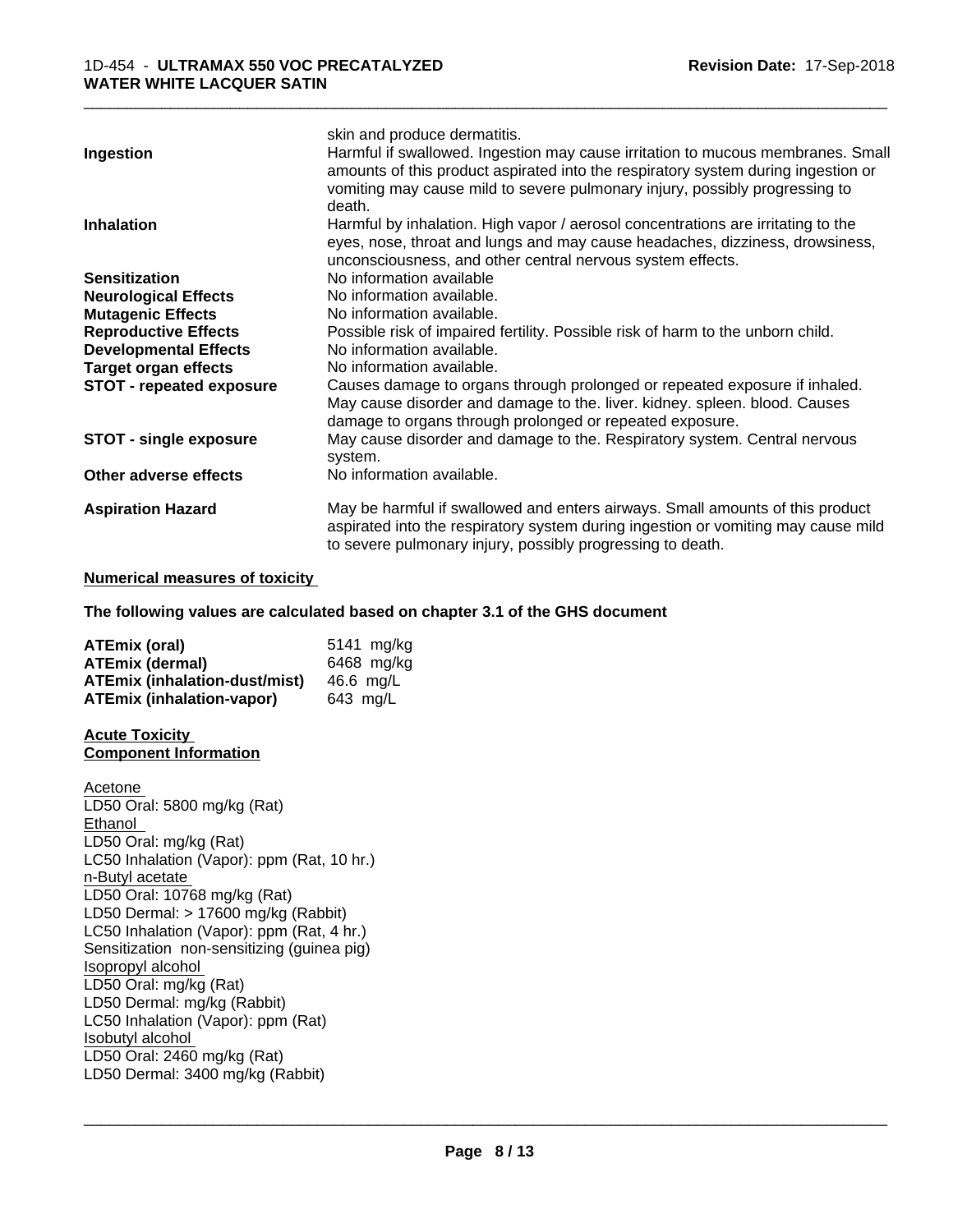#### 1D-454 - **ULTRAMAX 550 VOC PRECATALYZED WATER WHITE LACQUER SATIN**

LC50 Inhalation (Vapor): 19200 mg/m<sup>3</sup> (Rat, 4 hr.) 2-Butoxyethanol LD50 Oral: 470 mg/kg (Rat) LD50 Dermal: 220 mg/kg (Rabbit) LC50 Inhalation (Vapor): 450 ppm (Rat, 4 hr.) **Toluene** LD50 Oral: 636 mg/kg (Rat) LD50 Dermal: 14100 µL/kg (Rabbit) LC50 Inhalation (Vapor): 49000 mg/m<sup>3</sup> (Rat, 4 hr.) Xylene LD50 Oral: 4300 mg/kg (Rat) LD50 Dermal: > 1700 mg/kg (Rabbit) LC50 Inhalation (Vapor): 5000 ppm (Rat, 4 hr.) Ethyl benzene LD50 Oral: mg/kg (Rat) LD50 Dermal: > mg/kg (Rabbit) LC50 Inhalation (Vapor): mg/m<sup>3</sup> (Rat, 2 hr.)

# **Carcinogenicity**

*The information below indicateswhether each agency has listed any ingredient as a carcinogen:.*

| <b>Chemical name</b> | <b>IARC</b>          | <b>NTP</b> | <b>OSHA</b> |
|----------------------|----------------------|------------|-------------|
|                      | 2B<br>Possible Human |            | Listed      |
| Ethyl<br>benzene     | Carcinogen           |            |             |

\_\_\_\_\_\_\_\_\_\_\_\_\_\_\_\_\_\_\_\_\_\_\_\_\_\_\_\_\_\_\_\_\_\_\_\_\_\_\_\_\_\_\_\_\_\_\_\_\_\_\_\_\_\_\_\_\_\_\_\_\_\_\_\_\_\_\_\_\_\_\_\_\_\_\_\_\_\_\_\_\_\_\_\_\_\_\_\_\_\_\_\_\_

# **Legend**

IARC - International Agency for Research on Cancer NTP - National Toxicity Program OSHA - Occupational Safety & Health Administration

**12. ECOLOGICAL INFORMATION**

# **Ecotoxicity Effects**

The environmental impact of this product has not been fully investigated.

# **Product Information**

# **Acute Toxicity to Fish**

No information available

# **Acute Toxicity to Aquatic Invertebrates**

No information available

# **Acute Toxicity to Aquatic Plants**

No information available

# **Persistence / Degradability**

No information available.

#### **Bioaccumulation**

There is no data for this product.

# **Mobility in Environmental Media**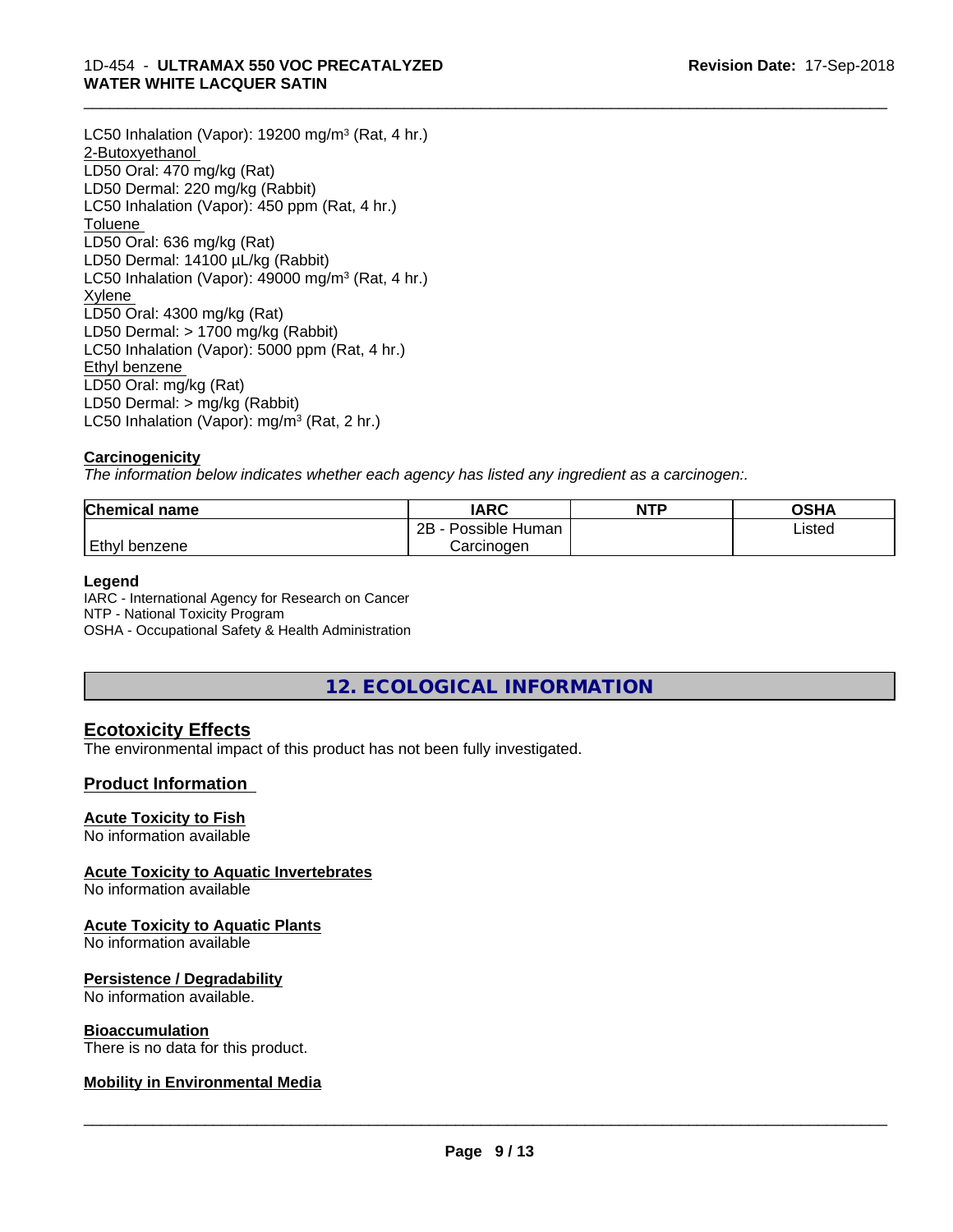No information available.

#### **Ozone**

Not applicable

# **Component Information**

#### **Acute Toxicity to Fish**

Acetone LC50: 8300 (Bluegill - 96 hr.) mg/L n-Butyl acetate LC50: 18 mg/L (Fathead Minnow - 96 hr.) 2-Butoxyethanol LC50: 1490 mg/L (Bluegill sunfish - 96 hr.) Xylene LC50: 13.5 mg/L (Rainbow Trout - 96 hr.) Ethyl benzene LC50: 12.1 mg/L (Fathead Minnow - 96 hr.)

#### **Acute Toxicity to Aquatic Invertebrates**

Acetone EC50: 12600 mg/L (Daphnia magna - 48 hr.) n-Butyl acetate EC50: 72.8 mg/L (Daphnia magna - 48 hr.) Ethyl benzene EC50: 1.8 mg/L (Daphnia magna - 48 hr.)

# **Acute Toxicity to Aquatic Plants**

n-Butyl acetate EC50: 674.7 mg/L (Green algae (Scenedesmus subspicatus), 72 hrs.) Ethyl benzene EC50: 4.6 mg/L (Green algae (Scenedesmus subspicatus), 72 hrs.)

|                                | 13. DISPOSAL CONSIDERATIONS                                                                                                                                                                                               |
|--------------------------------|---------------------------------------------------------------------------------------------------------------------------------------------------------------------------------------------------------------------------|
| <b>Waste Disposal Method</b>   | Dispose of in accordance with federal, state, and local regulations. Local<br>requirements may vary, consult your sanitation department or state-designated<br>environmental protection agency for more disposal options. |
| <b>Empty Container Warning</b> | Emptied containers may retain product residue. Follow label warnings even after<br>container is emptied. Residual vapors may explode on ignition.                                                                         |
|                                | 14. TRANSPORT INFORMATION                                                                                                                                                                                                 |

| <b>Proper Shipping Name</b> | <b>PAINT</b> |
|-----------------------------|--------------|
| <b>Hazard class</b>         |              |
| UN-No.                      | UN1263       |
| <b>Packing Group</b>        |              |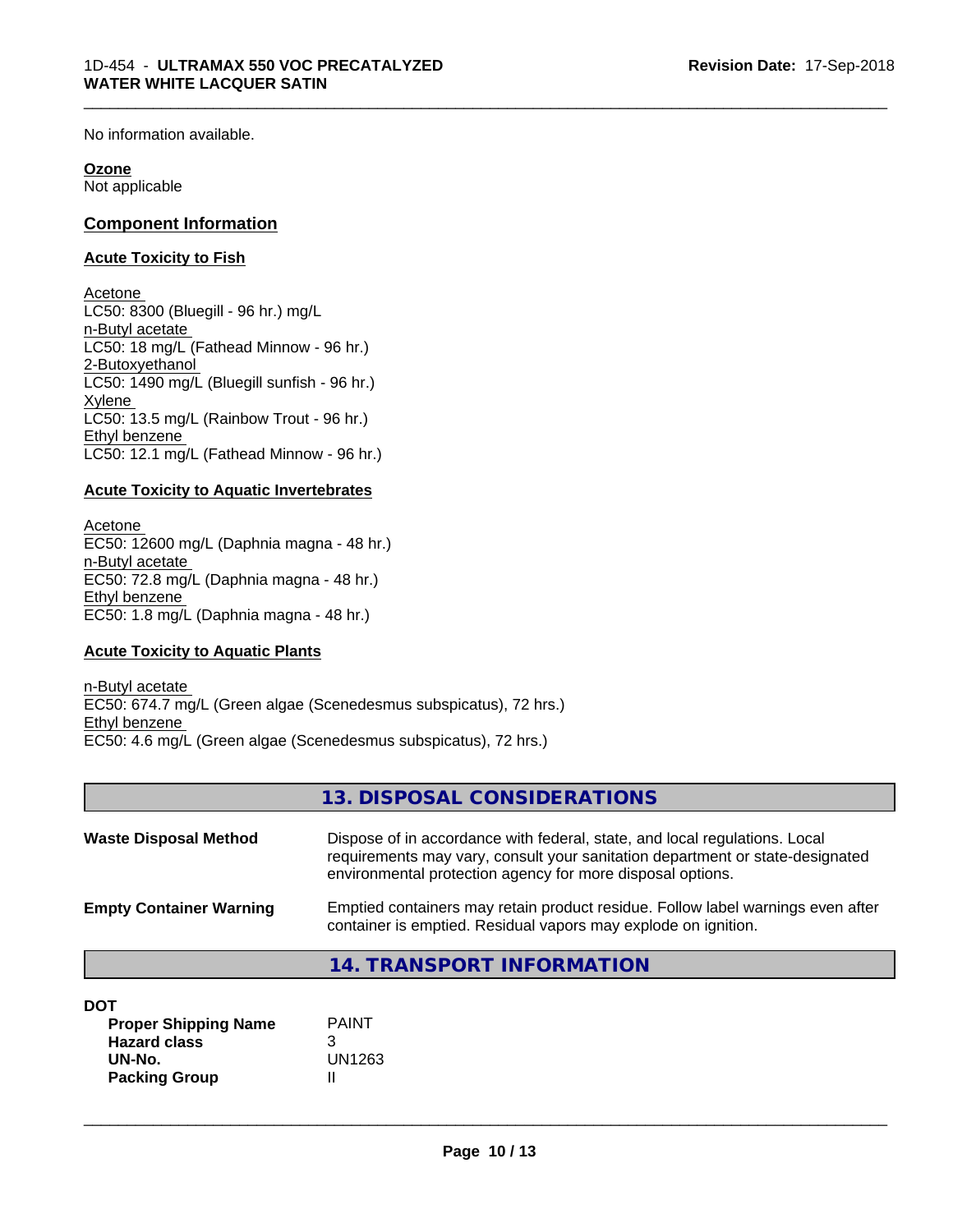| <b>Description</b> | UN1263, PAINT, 3, II                          |
|--------------------|-----------------------------------------------|
| ICAO / IATA        | Contact the preparer for further information. |
| IMDG / IMO         | Contact the preparer for further information. |
|                    | 15. REGULATORY INFORMATION                    |

**International Inventories** 

| <b>TSCA: United States</b> | Yes - All components are listed or exempt. |
|----------------------------|--------------------------------------------|
| <b>DSL: Canada</b>         | Yes - All components are listed or exempt. |

# **Federal Regulations**

| SARA 311/312 hazardous categorization |     |  |
|---------------------------------------|-----|--|
| Acute health hazard                   | Yes |  |
| Chronic Health Hazard                 | Yes |  |
| Fire hazard                           | Yes |  |
| Sudden release of pressure hazard     | Nο  |  |
| Reactive Hazard                       | No  |  |

# **SARA 313**

Section 313 of Title III of the Superfund Amendments and Reauthorization Act of 1986 (SARA). This product contains a chemical or chemicals which are subject to the reporting requirements of the Act and Title 40 of the Code of Federal Regulations, Part 372:

| <b>Chemical name</b> | CAS No.        | Weight-% | <b>CERCLA/SARA 313</b><br>(de minimis concentration) |
|----------------------|----------------|----------|------------------------------------------------------|
| Isopropyl alcohol    | 67-63-0        | 10       | 1.0                                                  |
| 2-Butoxyethanol      | 111-76-2       | 5        | 1.0                                                  |
| Toluene              | 108-88-3       | 5        | 1.0                                                  |
| Xylene               | 1330-20-7      | 5        | 1.0                                                  |
| Ethyl benzene        | $100 - 41 - 4$ | 0.5      | 0.1                                                  |

# **Clean Air Act,Section 112 Hazardous Air Pollutants (HAPs) (see 40 CFR 61)**

This product contains the following HAPs:

| <b>Chemical name</b> | CAS No.   | Weight-% | <b>Hazardous Air Pollutant</b> |
|----------------------|-----------|----------|--------------------------------|
|                      |           |          | (HAP)                          |
| Toluene              | 108-88-3  | 5        | ∟isted                         |
| Xvlene               | 1330-20-7 | 5        | Listed                         |
| Ethyl benzene        | 100-41-4  | 0.5      | ∟isted                         |

# **US State Regulations**

#### **California Proposition 65**

**A** WARNING: Cancer and Reproductive Harm– www.P65warnings.ca.gov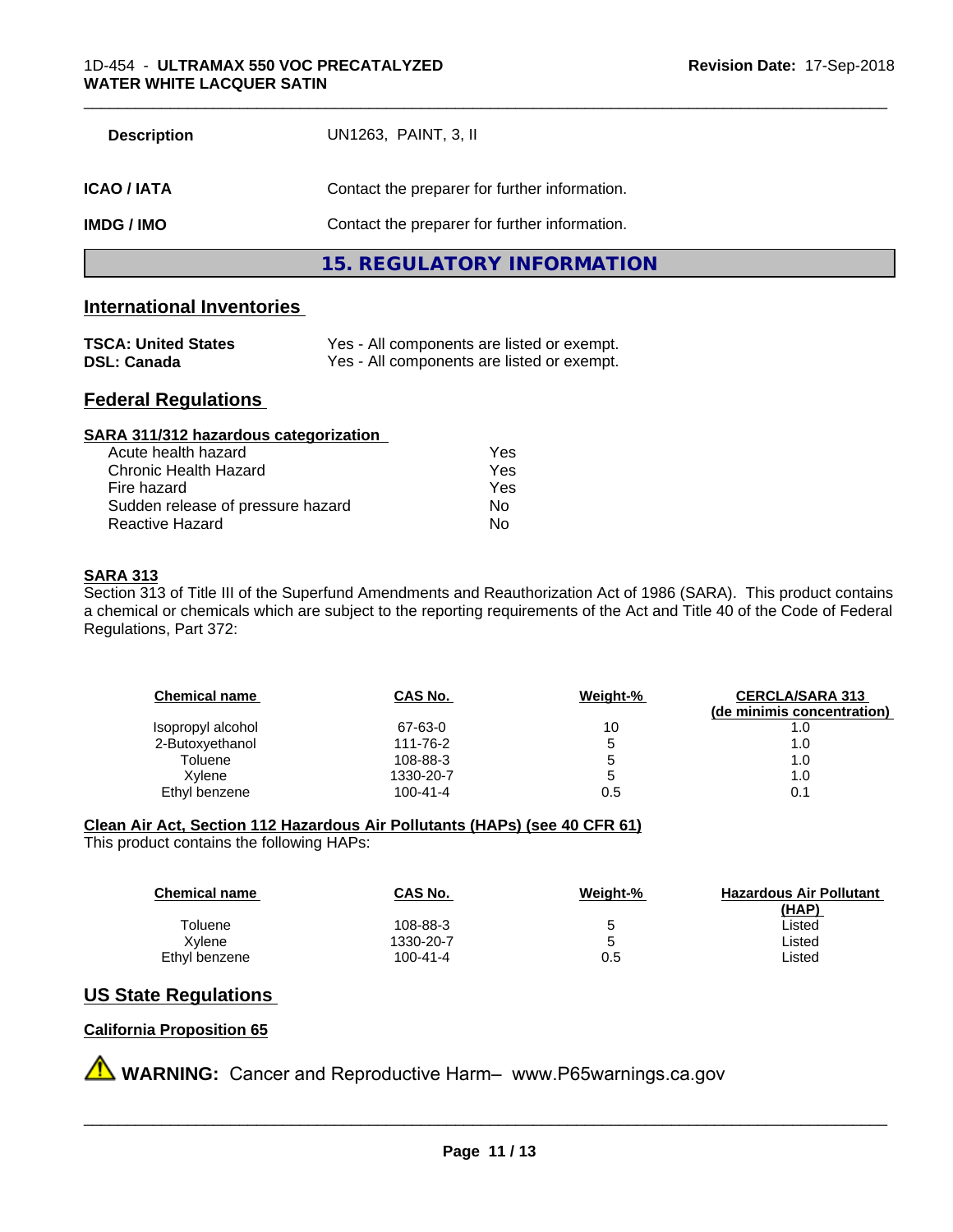#### **State Right-to-Know**

| <b>Chemical name</b> | <b>Massachusetts</b> | <b>New Jersey</b> | Pennsylvania |
|----------------------|----------------------|-------------------|--------------|
| Acetone              |                      |                   |              |
| Ethanol              |                      |                   |              |
| n-Butyl acetate      |                      |                   |              |
| cellulose, nitrate   |                      |                   |              |
| Isopropyl alcohol    |                      |                   |              |
| Isobutyl alcohol     |                      |                   |              |
| 2-Butoxyethanol      |                      |                   |              |
| Toluene              |                      |                   |              |
| Xylene               |                      |                   |              |

#### **Legend**

X - Listed

# **16. OTHER INFORMATION**

**HMIS** - **Health:** 2\* **Flammability:** 3 **Reactivity:** 1 **PPE:** -

\_\_\_\_\_\_\_\_\_\_\_\_\_\_\_\_\_\_\_\_\_\_\_\_\_\_\_\_\_\_\_\_\_\_\_\_\_\_\_\_\_\_\_\_\_\_\_\_\_\_\_\_\_\_\_\_\_\_\_\_\_\_\_\_\_\_\_\_\_\_\_\_\_\_\_\_\_\_\_\_\_\_\_\_\_\_\_\_\_\_\_\_\_

#### **HMIS Legend**

- 0 Minimal Hazard
- 1 Slight Hazard
- 2 Moderate Hazard
- 3 Serious Hazard
- 4 Severe Hazard
- \* Chronic Hazard

X - Consult your supervisor or S.O.P. for "Special" handling instructions.

*Note: The PPE rating has intentionally been left blank. Choose appropriate PPE that will protect employees from the hazards the material will present under the actual normal conditions of use.*

*Caution: HMISÒ ratings are based on a 0-4 rating scale, with 0 representing minimal hazards or risks, and 4 representing significant hazards or risks. Although HMISÒ ratings are not required on MSDSs under 29 CFR 1910.1200, the preparer, has chosen to provide them. HMISÒ ratings are to be used only in conjunction with a fully implemented HMISÒ program by workers who have received appropriate HMISÒ training. HMISÒ is a registered trade and service mark of the NPCA. HMISÒ materials may be purchased exclusively from J. J. Keller (800) 327-6868.*

 **WARNING!** If you scrape, sand, or remove old paint, you may release lead dust. LEAD IS TOXIC. EXPOSURE TO LEAD DUST CAN CAUSE SERIOUS ILLNESS, SUCH AS BRAIN DAMAGE, ESPECIALLY IN CHILDREN. PREGNANT WOMEN SHOULD ALSO AVOID EXPOSURE.Wear a NIOSH approved respirator to control lead exposure. Clean up carefully with a HEPA vacuum and a wet mop. Before you start, find out how to protect yourself and your family by contacting the National Lead Information Hotline at 1-800-424-LEAD or log on to www.epa.gov/lead.

| <b>Prepared By</b>      | <b>Product Stewardship Department</b><br>Benjamin Moore & Co.<br>101 Paragon Drive<br>Montvale, NJ 07645<br>800-225-5554 |
|-------------------------|--------------------------------------------------------------------------------------------------------------------------|
| <b>Revision Date:</b>   | 17-Sep-2018                                                                                                              |
| <b>Revision Summary</b> | Not available                                                                                                            |